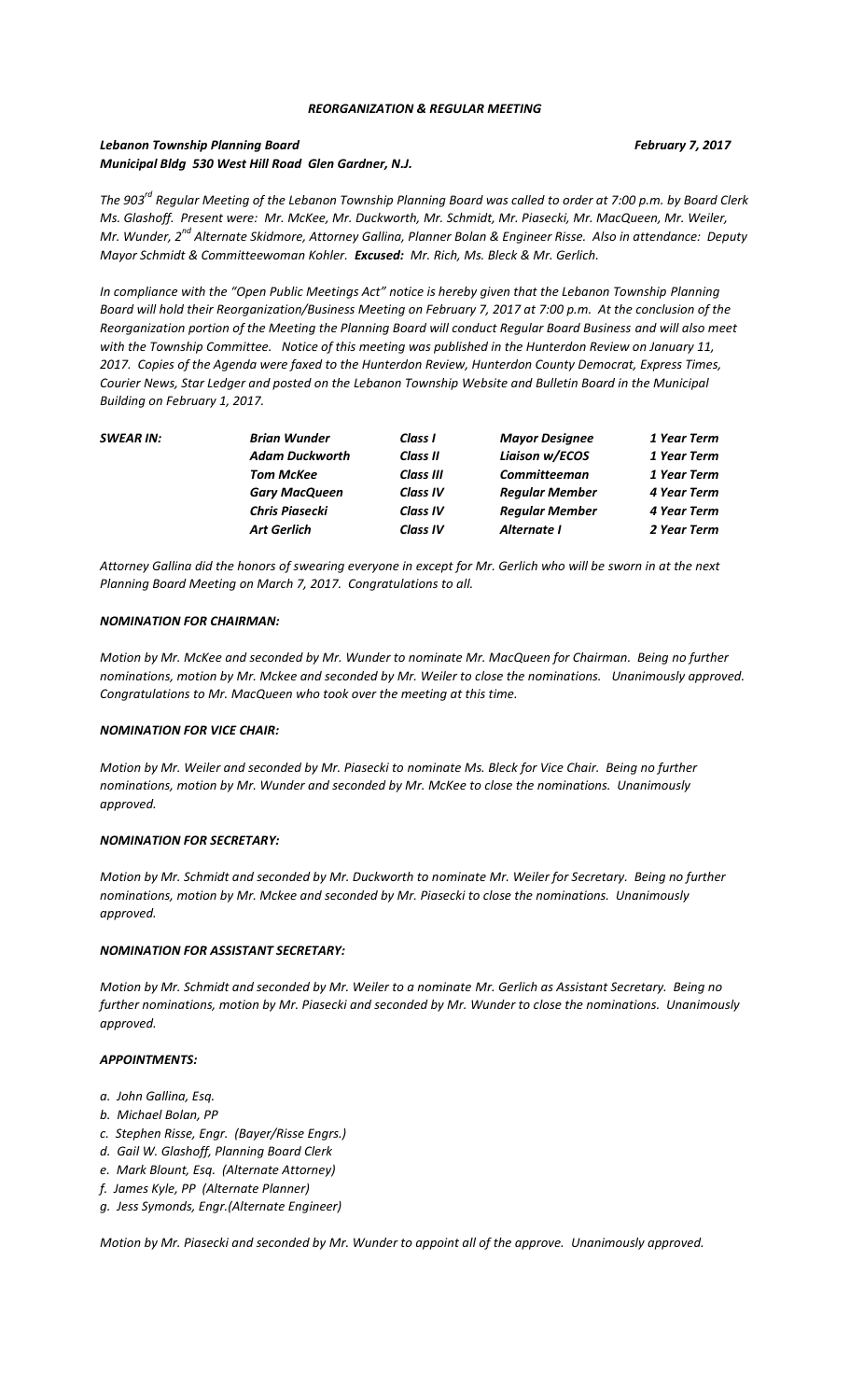## *ADOPT RESOLUTIONS:*

*a. Authorizing Agreement for Professional Services b Annual Notice Schedule 2017*

*Ms. Glashoff reviewed the Resolutions for the board. Motion by Mr. Piasecki and seconded by Mr. Duckworth to adopt both Resolutions as presented. Unanimously approved.*

# *ADOPT RESOLUTION FOR PROFESSIONALS ON PAY TO PLAY:*

*Attorney Gallina reviewed the resolution on Pay to Play. Motion by Mr. Piasecki and seconded by Mr. Schmidt to adopt the Resolution for Professionals on Pay to Play. Unanimously approved.*

## *ADOPT PROFESSIONAL CONTRACTS:*

- *a. John Gallina, Esq.*
- *b. Michael Bolan, PP*
- *c. Bayer/Risse Engrs.- Stephen Risse Engr.*
- *d. Mark Blount, Esq. – Alternate Attorney*
- *e. James Kyle PP – Alternate Planner*
- *f. Jess Symonds, Engr. – Alternate Engineer*

*Ms. Glashoff reviewed for the board the contracts. The two contracts that had increases were the Attorney and the Planner. These were the first increases in over 10 years. Ms. Glashoff said, at this time she has not received Jess Symonds contract. It will be on the next agenda. Motion by Mr. Schmidt and seconded by Mr. Piasecki to adopt those contracts as presented. Unanimously approved.* 

## *APPOINT APPLICATION REVIEW COMMITTEE:*

*Ms. Glashoff said the following people served last year: Mr. Rich, Mr. Gerlich and Ms. Bleck with the alternates of Mr. Weiler and Mr. Skidmore. Motion by Mr. Duckworth and seconded by Mr. Weiler to have the same board members serve on the Review Committee for 2017. Unanimously approved.*

## *PRESENTATION OF MINUTES: December 6, 2016 Regular Meeting*

*Motion by Mr. Piasecki and seconded by Mr. McKee to approve the minutes as presented. Unanimously approved with Mr. Wunder abstaining.*

## *ITEMS FOR DISCUSSION:*

## *a. Green Acres Application - Mt. Lebanon Road & Turkey Top Road – Deputy Mayor Mike Schmidt*

*Mr. Schmidt informed the board that he is the Open Space Coordinator. Late last year Green Acres announced that a funding round was available until February 15, 2017 which the Township would like to apply. The Township is applying for a Planning Incentive Grant. The property that the Township is interested in is the Pelio property which is 244 acres on Mt. Lebanon Road which consists of multiple lots. The property is being offered for sale again. In 2009 the Township had Green Acres money, the County also had money. There was a contract but it fell through and it never worked out. Since then it has been sitting and now the owners are looking to sell it again. The Township is looking to get 50% funding from Green Acres. The asking price is \$1,857,000.00. The Township is asking for \$928,500.00 of Green Acres money. Then look for County money and money from other sources. Pelio's asking price back in 2008-2009 was \$3,300,000.00.* 

*Mr. Schmidt stated that part of the Green Acres application are two items that need to be addressed by the Planning Board. The first one is the Open Space and Recreation Plan dated 2002 & 2012 which has been adopted as part of the Township's Master Plan and is certified as part of the Township Open Space Plan. Per Green Acres this will need to be updated. The Pelio property is shown as being part of the Open Space Plan. Mr. Schmidt went on to say he has discussed with Planner Bolan the colored maps showing the brown areas which are the preserved priority areas and the Pelio property is in that area. Because we are applying for a Green Acres incentive grant and if we get awarded the money from Green Acres and if this transaction doesn't go through the money stays with the Township to work on open space for other projects/priorities in the plan. Mr. Schmidt noted the money is not site specific.*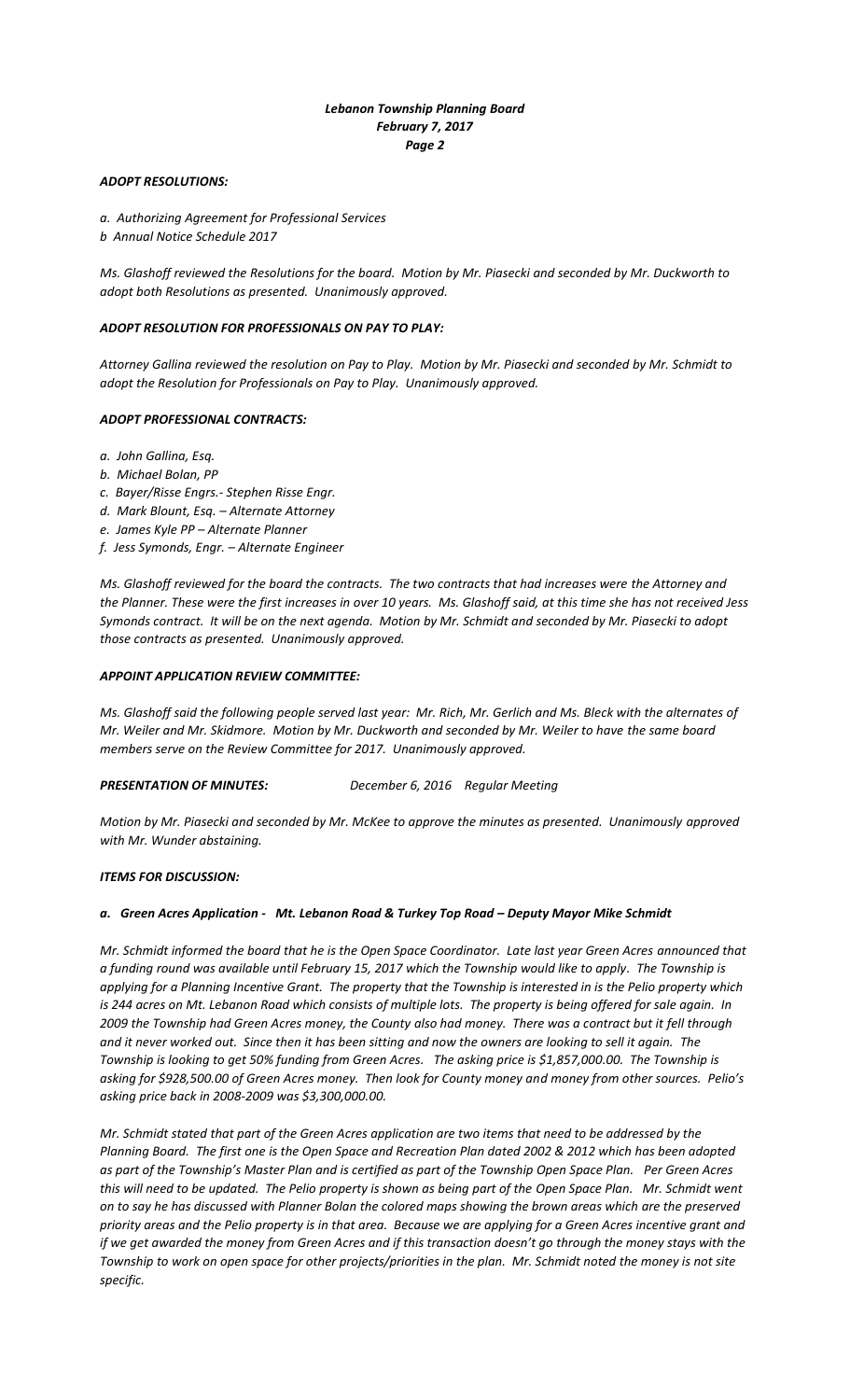*Mr. Schmidt said he sent Ms. Glashoff a draft letter because Green Acres requires a letter from the Planning Board. Mr. Schmidt said he is happy to answer any questions the board may have. Chairman MacQueen asked when the Highlands came into play again. Planner Bolan said August 10, 2004.*

# *b. Master Plan Update on the 2002 Open Space/Recreation Plan*

#### *c. Letter to Green Acres from PB*

*Planner Bolan said as part of the application, when we adopted the Highlands Master Plan Element, part of that in 2012 was the Land Conservation Plan & Land Stewardess Plan. We readopted the Open Space and Recreation Plan in 2012. Also in 2012 we did a Reexamination Report as part of the Highlands update which also referenced all of the Plan Elements we had. Planner Bolan said when we sent Green Acres the application and map, the map had a date of 2002. Green Acres informed us that they need the map updated and we are in the process of doing that now. Chairman MacQueen asked if the board had any questions. Mr. Duckworth said the Environmental Commission totally supports this transaction. It has a lot of preservation value from a trail activity perspective. This is really a key piece to connect Point Mountain to Teetertown and eventually get us down to the Columbia Trail. If you read the forwarding guiding principles of the Master Plan this is our vision for the Township. Mr. Schmidt said the project name that we have given it in our application is the Teetertown to Point Mountain link. Mr. Schmidt said we have preserved from Teetertown preserve to Crystal Springs. Now we have the Pelio property of 244 acres which goes to Camp Bernie (which is considered private open space land) to the Musconetcong/Point Mountain preserve. Also across Anthony Road which connects to a large tract of farmland to the Miquin Woods. If we get the 244 acres preserved we will then have 2600 acres preserved in the northern portion of the Township. It also links across the border into Morris County Washington Township which is another 500 acres of preserved land. This 244 acres straggles the Musconetcong watershed to the Spruce Run Reservoir.* 

*Mr. Schmidt said we have gotten over a dozen letters of support. Mr. Schmidt went through the list organizations etc that support this project. Board Member Darryl Schmidt suggested the NJ Water Supply Authority. Committeeman Schmidt responded noting that they had also sent a letter of support. Mr. Piasecki said as to preservation strategy and getting these contiguous properties this seems like a win win for the Township. Mr. Weiler asked if the sellers are amenable to this. Mr. Schmidt said if someone comes along with the cash before we have settled then we will lose the opportunity to preserve this property. This is why this is a Planning Incentive Grant. It will be 8 months minimal before the money comes from the state. If we lose it we will still have the money to use on another parcel for preservation. This will put the Township back in the game for preserving land. The last time we preserved any land was in the early 2000's. Mr. Skidmore said he is always for preserving land and. asked if this goes through will the Township own the land. Mr. Skidmore said he went up to look at the property in question along with the maps and noticed there are two houses on the one property on Sharrer Road. Mr. Schmidt said there is one fire damaged house and the other one is not part of the Pelio property. Mr. Skidmore asked since one of those houses is part of this parcel is it possible to use it for affordable housing. Mr. Schmidt said the house in question is the fire damaged house it will have to be demolished. Mr. Schmidt said unless you put an exception on the property you would not be unable to use for that purpose. You can't mix housing and preservation together. Mr. Wunder thanked Mike Schmidt and Adam Duckworth for all their hard work with this project.* 

*Chairman MacQueen asked how many lots are involved with the project. Mr. Schmidt said 5 lots. The largest lot being 94 acres with the smallest lot being 5¼ acres. The 5 ¼ acre lot is a narrow strip along Camp Bernie was thought to have been purchased a long time ago and it wasn't. At this point the draft letter will need to be signed. Ms. Glashoff said everyone has a copy to review and if the board approves it, she has the original for the Chairman to sign. At the conclusion of the board's discussion, Chairman MacQueen opened the meeting to the public. Mr. David Shope addressed the board. Mr. Shope said it looks like the Township is offering \$7,000.00 per acre for the Pelio property. Back in 2001, Toll Bros. had a major subdivision before this board with no variances being required and the board turned Toll Bros. down and when the board was sued, the board won the lawsuit and the appeal. Mr. Shope wished the Pelio family well. At this time, Chairman MacQueen asked for a motion. Motion by Mr. Darryl Schmidt and seconded by Mr. Piasecki to approve the letter for signature and to have the 2002 map updated to reflect the additional properties that have been preserved.*

*ROLL CALL Yes: Mr. McKee Mr. MacQueen Absent: Mr. Gerlich Mr. Duckworth Mr. Weiler Mr. Rich Mr. Schmidt Mr. Wunder Ms. Bleck Mr. Piasecki Mr. Skidmore*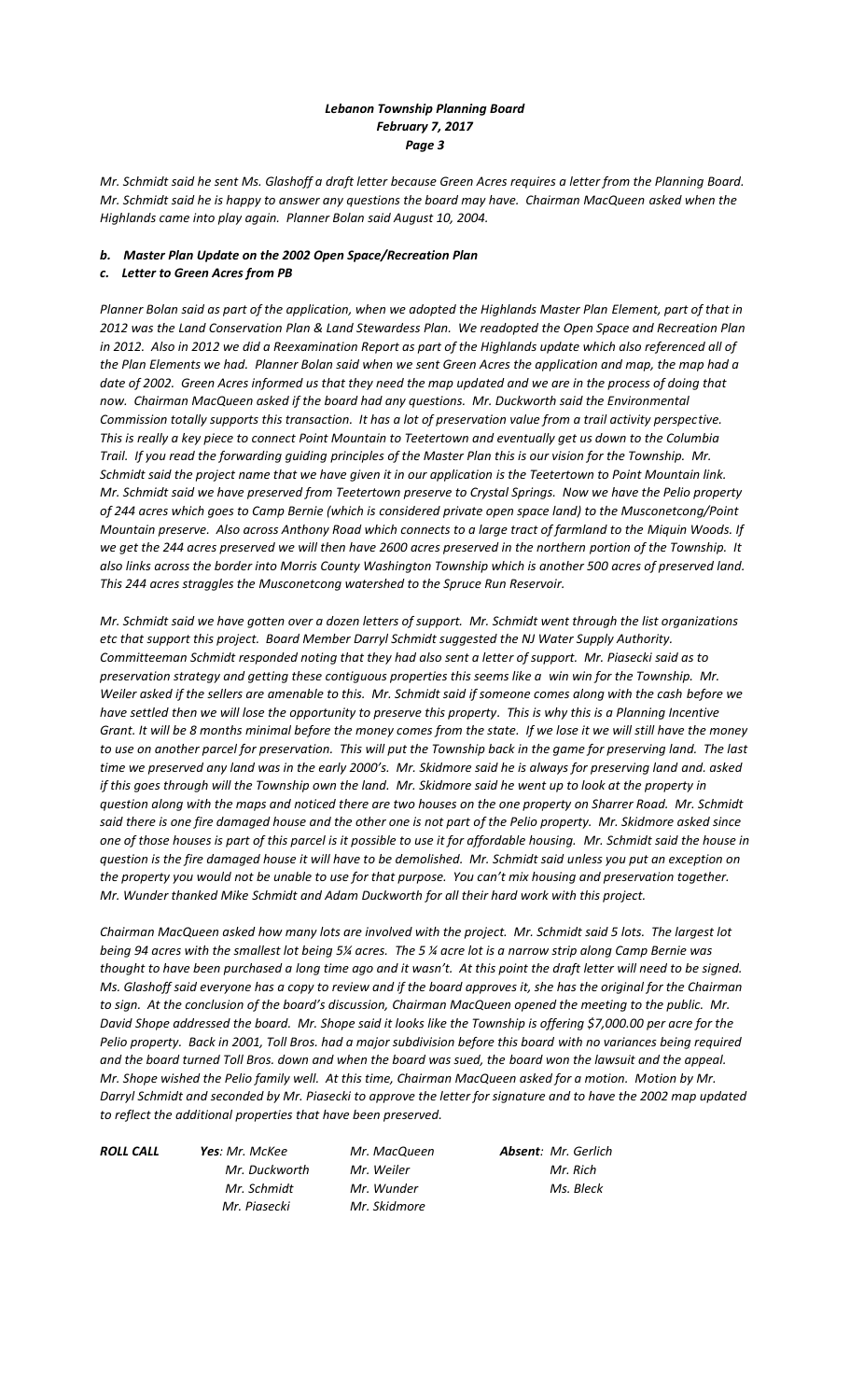## *d. Any other updates or items you wish to discuss.*

*Mr. McKee informed the board that Verizon Wireless has approached the Township Committee and wants to install wireless node network on 8-9 poles along Route 513. This all started back in November with discussions with a lot of concerns with Tellison Technology Management Corp. Mr. McKee said in their discussions with Tellison the Committee felt that they should come in to the Planning Board. At present Tellison is looking to install 8-9 nodes which was in their testimony. Mr. Mckee said that they may want to put in new poles. They need power and grounding, there may be a lot more to this. Mr. McKee said if the board is interested we could invite them to the next Planning Board meeting on March 7th. We have a legal obligation to have these but we need more information. There are gaps along Route 513 which they are looking to close. Committeeman Schmidt said there are no guarantees that other cell companies won't want to do the same as Verizon. If we do this with Verizon we will have to do the same for other cell companies. Mr. McKee said we need to know what poles they are interested in and hold them to it. Even though they said 8-9 poles, if they need more than that then it would become an issue. Mr. McKee said there are two parts, the antennas and the nodes and then you have a meter for power for grounding. The whole point of this is to fill the gaps. The Township Committee joined in on the discussion regarding these nodes and expresses concerns.*

*Ms. Glashoff informed the board that she has sent an informal application packet to their attorney and they look forward to coming in before the Planning Board at their March 7th meeting. Mr. McKee asked if this would be a*  joint meeting with the Township Committee. Ms. Glashoff said if you decide to make this a joint meeting, she will *let Karen know to put the notice in the newspaper. The board agreed with the Committee to have this as a joint meeting. Planner Bolan referred to the articles that Ms. Glashoff gave the board on Cell Towers.*

*Chairman MacQueen asked Planner Bolan for an update on affordable housing. Planner Bolan referred to a Case Management Conference next Friday February 17th. All the municipalities that are in the vicinage 13, which is Judge Miller's area of Hunterdon, Warren and Somerset. They will be setting a trial date for the affordable housing allocation which is to set the numbers. There is a trial going on now in Mercer County. The trial that is in South Brunswick with Judge Jacobson who is a Mt. Laurel Judge. There are 6 municipalities that are in the trial and Judge Jacobson at the conclusion of that trial she will set the allocation that will be set in Mercer County. That will have a state wide methodology. Judge Jacobson's trial was to conclude in March but it will now conclude in May. Judge Miller will probably have his trial in the fall. There are discussions going on now for settlements between municipalities and Fair Share Housing Corp. along with any interveiners. Planner Bolan said that the Judge Buchsbaum is our Special Master and he understands the circumstances with the Highland municipalities completely. At the conclusion of the board's discussion, Mr. Piasecki asked Ms. Glashoff for an update with the lights on the Cell Tower on the Melick property. Ms. Glashoff said that Crown Castle is to be filing an application to come before the Planning Board. She stated that she has not received anything as yet. Ms. Glashoff said that Attorney Judy Fairweather will be representing Crown Castle. Mr. Piasecki noted that this is ridiculous and the Zoning Officer won't issue a summons and is making legal interpretation that he shouldn't be making. Mr. Piasecki said since the Township Committee is present, Mr. Piasecki said this is something that the Committee should be*  handling. Mr. Piasecki stated that Melick decided to put a red flashing light on the top of the Cell Tower and did it *without Board approval. The resolution is very clear in stating no lights on the tower and the ordinance also states no lights. Our Zoning Officer has said you can't turn them off. He has totally misinterpreted what the law said. Mr. Piasecki said he needs some direction from the Township Committee and tell him that he has to do his job. Crown Castle needs to be fined until they appear before the Planning Board. The board discussed this issue at length. Chairman MacQueen said the Township Committee needs to talk to the Zoning Officer with the Township Attorney present to advise him regarding taking down the lights. Chairman MacQueen said the Zoning Officer needs some guidance on this matter. Mr. Piasecki said it is a voluntary light from what the letter said from Crown Castle.*

*Chairman MacQueen opened the meeting to the public. Mr. David Shope asked to address the board. Mr. Shope spoke to the board on the lack of cell service up in the Penwell area. Mr. Shope also spoke on land preservation.*

#### *PRESENTATION OF BILLS & REPORT:*

- *a. Michael Bolan, PP \$ 127.80 – Highlands Exemption – Escrow (Alt)*
	- *\$ 312.40 Highlands Exemption – Escrow (Distinctive Builders)*
	- *\$ 269.80 Highlands Exemption - Escrow (5 Sidney Lane LLC)*
	- *\$1,058.50 – additional bills from Addendum – Planner Bolan*

*Total: \$1,768.50*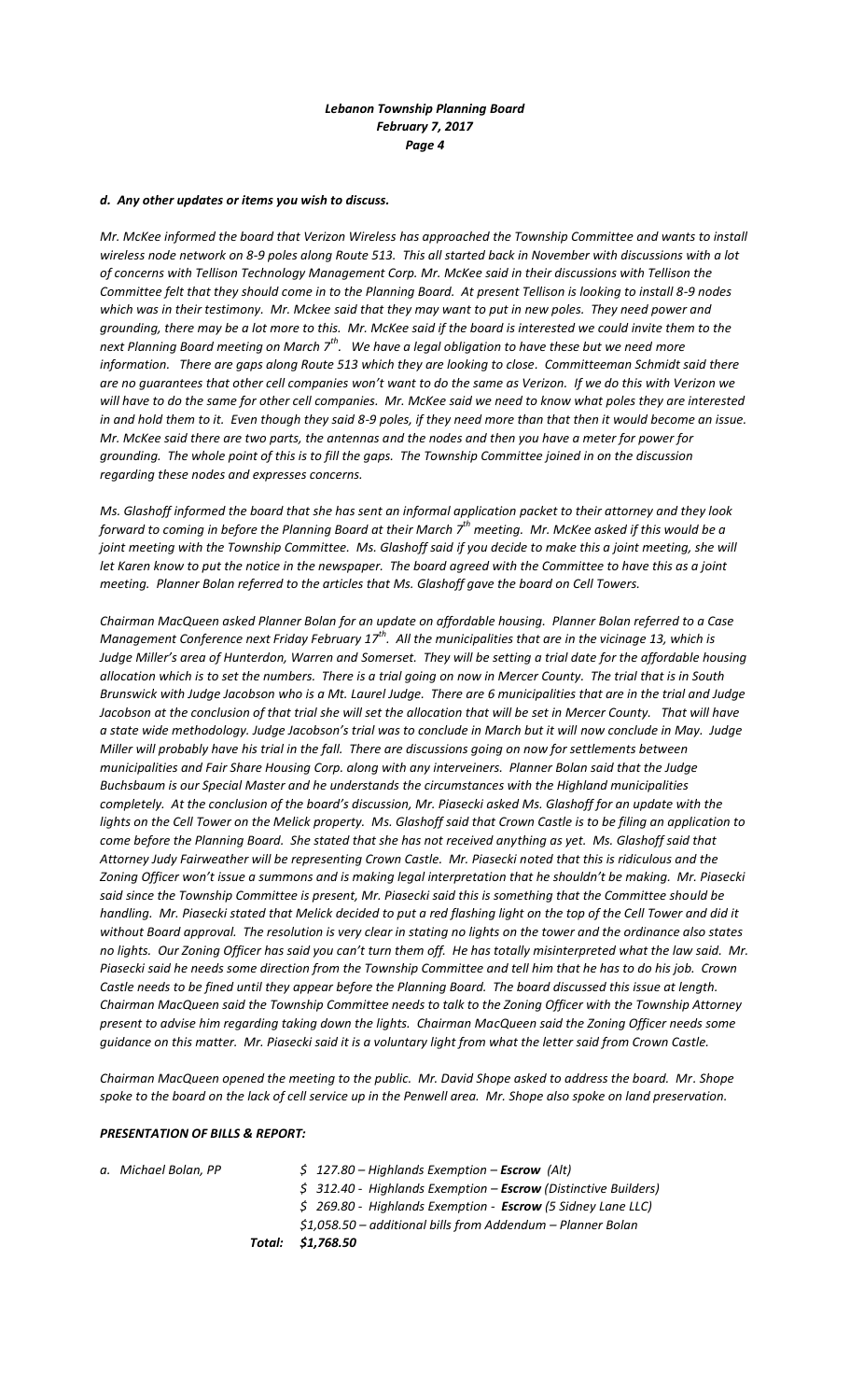*In the absence of Mr. Gerlich, Mr. Weiler will review the bills. Motion by Mr. Weiler and seconded by Mr. Skidmore to approve the bills as presented. Unanimously approved.*

# *CORRESPONDENCE:*

- *a. Fair Share Housing Articles - 2*
- *b. Affordable Housing Articles - 2*
- *c. Articles Part 1 & 2 re: Cell Towers – League Municipalities*

*Mr. McKee along with other board members said these articles on Cell towers was very interesting. Mr. McKee asked Ms. Glashoff to make copies for the other Committee members.*

*d. NJPO Newsletter – Nov/Dec. 2016*

*Being no further business to come before the board, nor comments from the public, motion by Mr. Skidmore and seconded by Mr. McKee to adjourn the meeting at 8:15 p.m. Unanimously approved.*

*CHAIRMAN GARY MACQUEEN*

*\_\_\_\_\_\_\_\_\_\_\_\_\_\_\_\_\_\_\_\_\_\_\_\_\_\_\_\_\_\_\_\_\_\_\_\_\_\_\_*

*\_\_\_\_\_\_\_\_\_\_\_\_\_\_\_\_\_\_\_\_\_\_\_\_\_\_\_\_\_\_\_\_\_\_\_\_\_\_\_\_ GAIL W. GLASHOFF, PLANNING BOARD CLERK*